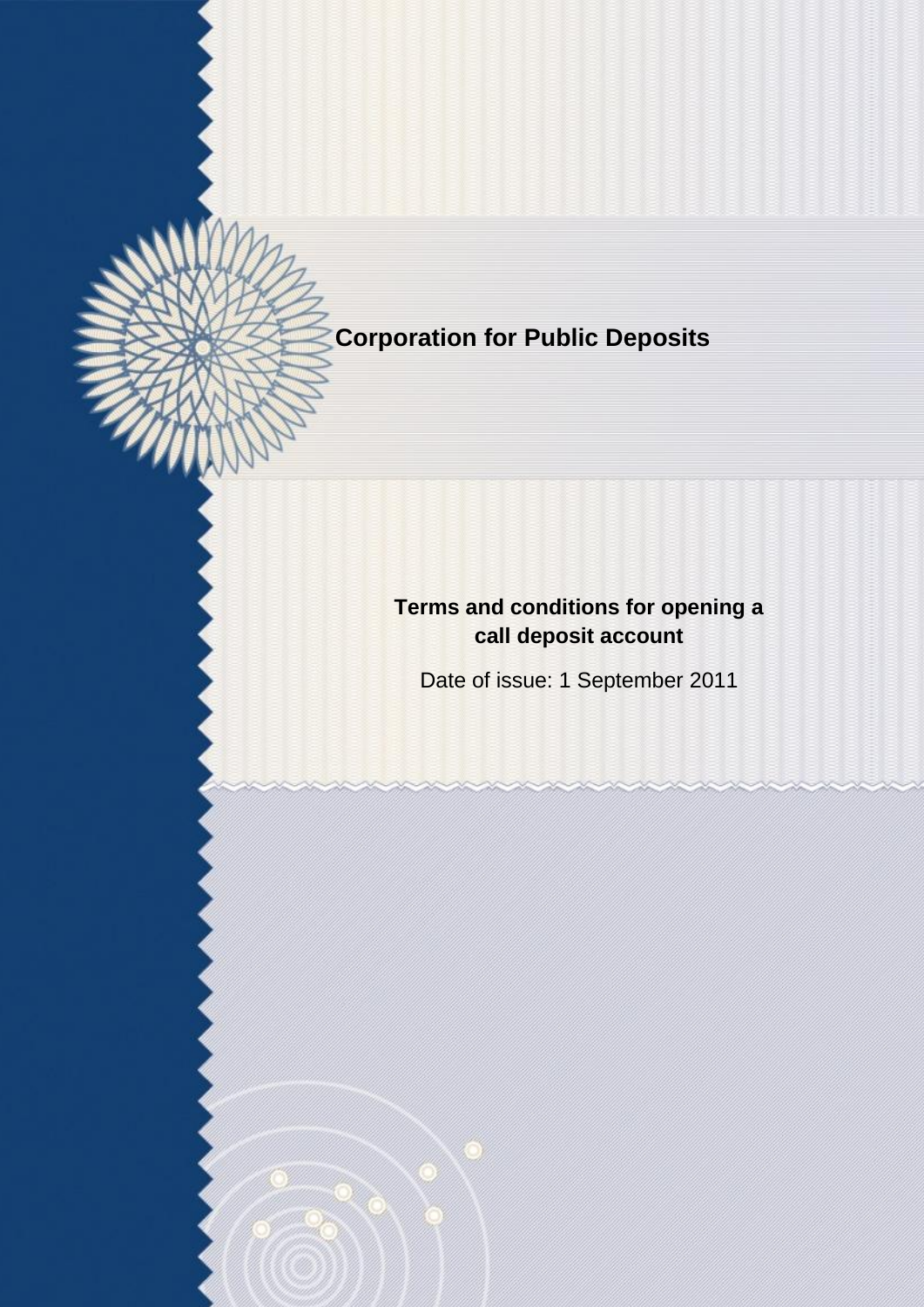## **Contents**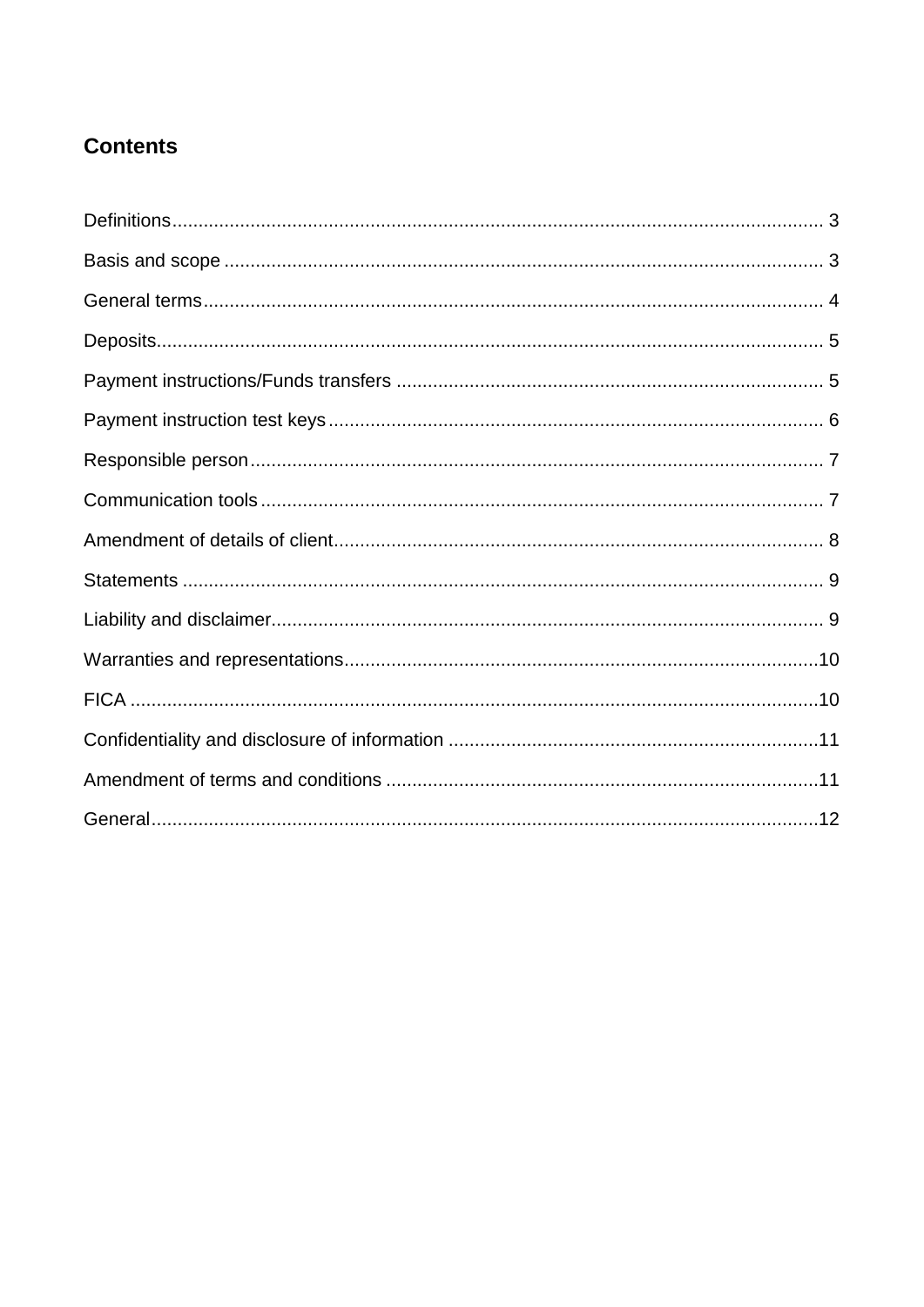## **Corporation for Public Deposits**

#### **Terms and conditions for opening a call account**

## <span id="page-2-0"></span>**Definitions**

- 1.1 "The CPD" means the Corporation for Public Deposits, a juristic person established under, and acting in terms of, the provisions of the Corporation for Public Deposits Act, 1984 (Act No. 46 of 1984) of the Republic of South Africa.
- 1.2 "The client" means a deposit holder of a call account held with the CPD.
- 1.3 "FICA" means the Financial Intelligence Centre Act, 2001 (Act No. 38 of 2001) as amended from time to time.
- 1.4 "The parties" means the CPD and the client.
- 1.5 "Category A Signatory" means any person other than a Category B Signatory, duly authorised and/or conferred with the power and right to sign documents with a binding effect on the client.
- 1.6 "Category B Signatory" means any person other than a Category A Signatory, duly authorised and/or conferred with the power and right to counter-sign with a Category A Signatory, any documents with a binding effect on the client.

#### <span id="page-2-1"></span>**Basis and scope**

Whereas the client has appointed the CPD to invest funds deposited by the client with the CPD on a call account basis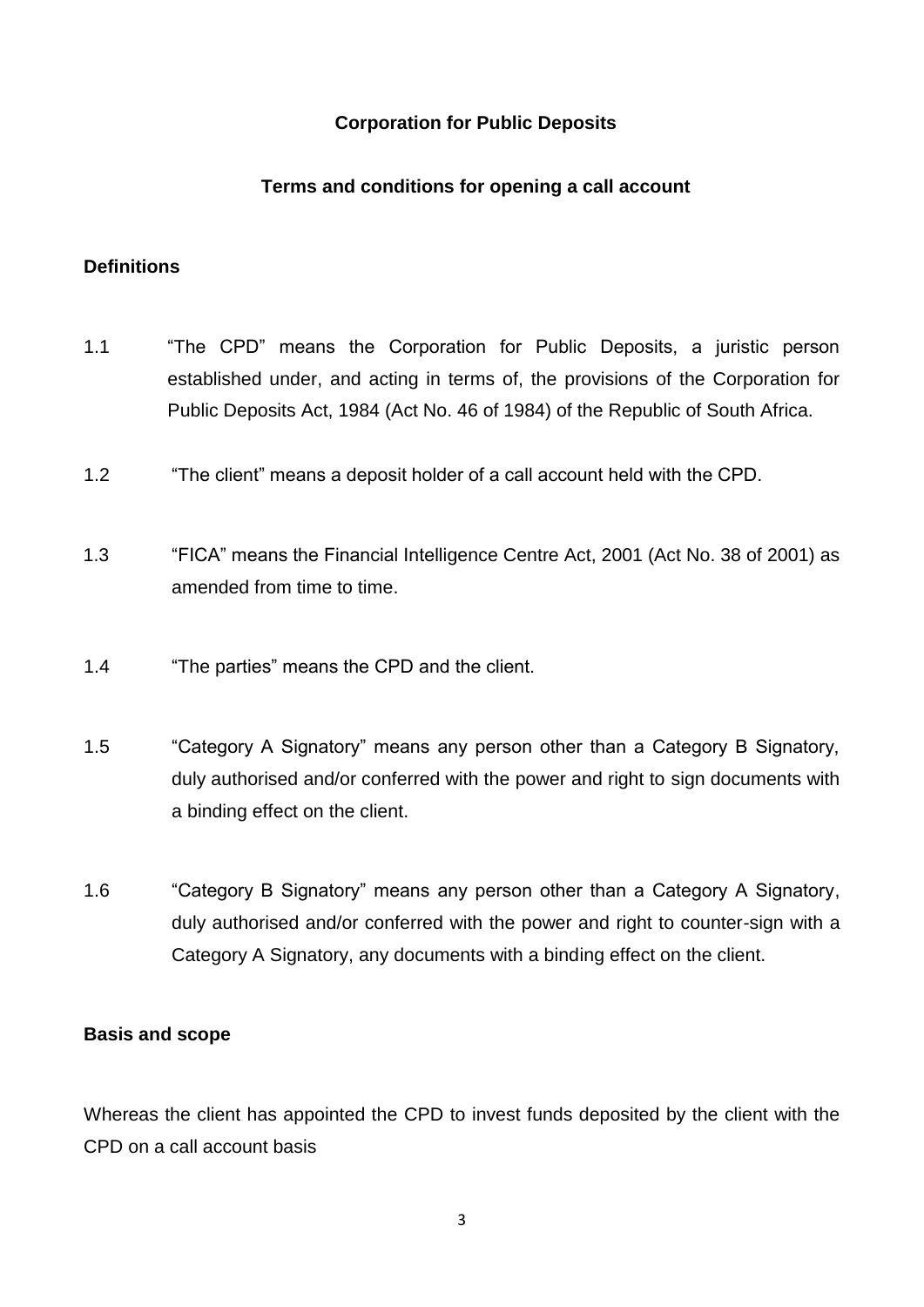and whereas the parties have decided to set out the terms and conditions of such activity in writing,

now, therefore, the parties agree as follows:

#### <span id="page-3-0"></span>**General terms**

1. The client hereby appoints the CPD to perform the activities as stated herein.

It is hereby expressly agreed between the parties that the responsibility of the CPD in respect of the activities emanating from these terms and conditions will be limited to the handling of debits or credits and that the client indemnifies the CPD against any possible damage and/or loss that may be sustained by the client or the CPD, unless the damage and/or loss was wholly or partly caused by wilful conduct or gross negligence on the part of the CPD.

- 2. The account must be conducted on a strictly credit basis. In order for any debit payment instructions received by the CPD from the client to be executed, the client undertakes to ensure that there shall at all times be sufficient funds in its account. Payment instructions will not be executed if there are insufficient funds in the account.
- 3. The interest payable to the client is based on a rate of 10 basis points less than the yield on 91-day Treasury bills. The yield on the 91-day Treasury bills changes weekly. **The CPD reserves the right to change the interest rate applicable without notice to the clients.**
- 4. Investment with the CPD does not attract any bank charges.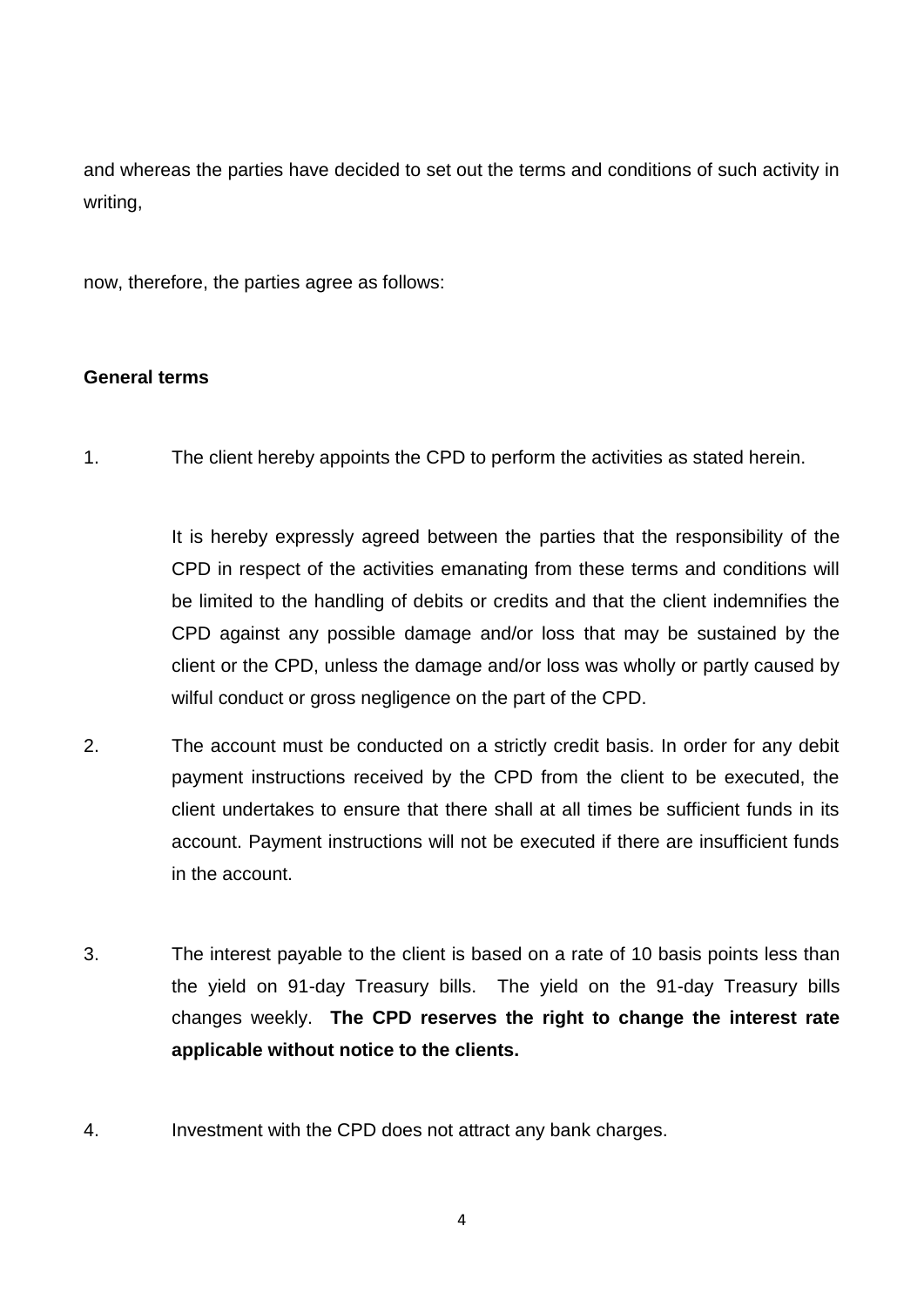5. Any correspondence with the CPD other than payment instructions, subsequent to opening an account, shall be signed by two authorised signatories, of which one must be a Category A Signatory.

#### <span id="page-4-0"></span>**Deposits**

- 6. Deposits by the client shall be received via SWIFT from the paying commercial bank and straight through processed to the client"s call account in the CPD.
- 7. The client has the duty to provide the correct call account number when instructing the relevant commercial bank to transfer funds to the CPD call account on behalf of the client.
- 8. The CPD relies solely on the account number provided by, or on behalf of, the client when receiving deposit instructions from the client.

#### <span id="page-4-1"></span>**Payment instructions/Transfer of funds**

- 9. All payment instructions to the CPD must be sent via **a form MP400 (blue form)** that is provided by the CPD, in the manner set out herein.
- 10. Payment instructions must reach **the CPD before 12:00 noon** on a South African business day, in order to be executed on the same day.
- 11. Fax or e-mail copies of payment instructions will be accepted provided that they shall at all times bear a "test number" based on the "payment instruction test keys" provided by the CPD in accordance with the terms thereof.
- 12. All e-mail and fax payment instructions shall be sent to the CPD in such form and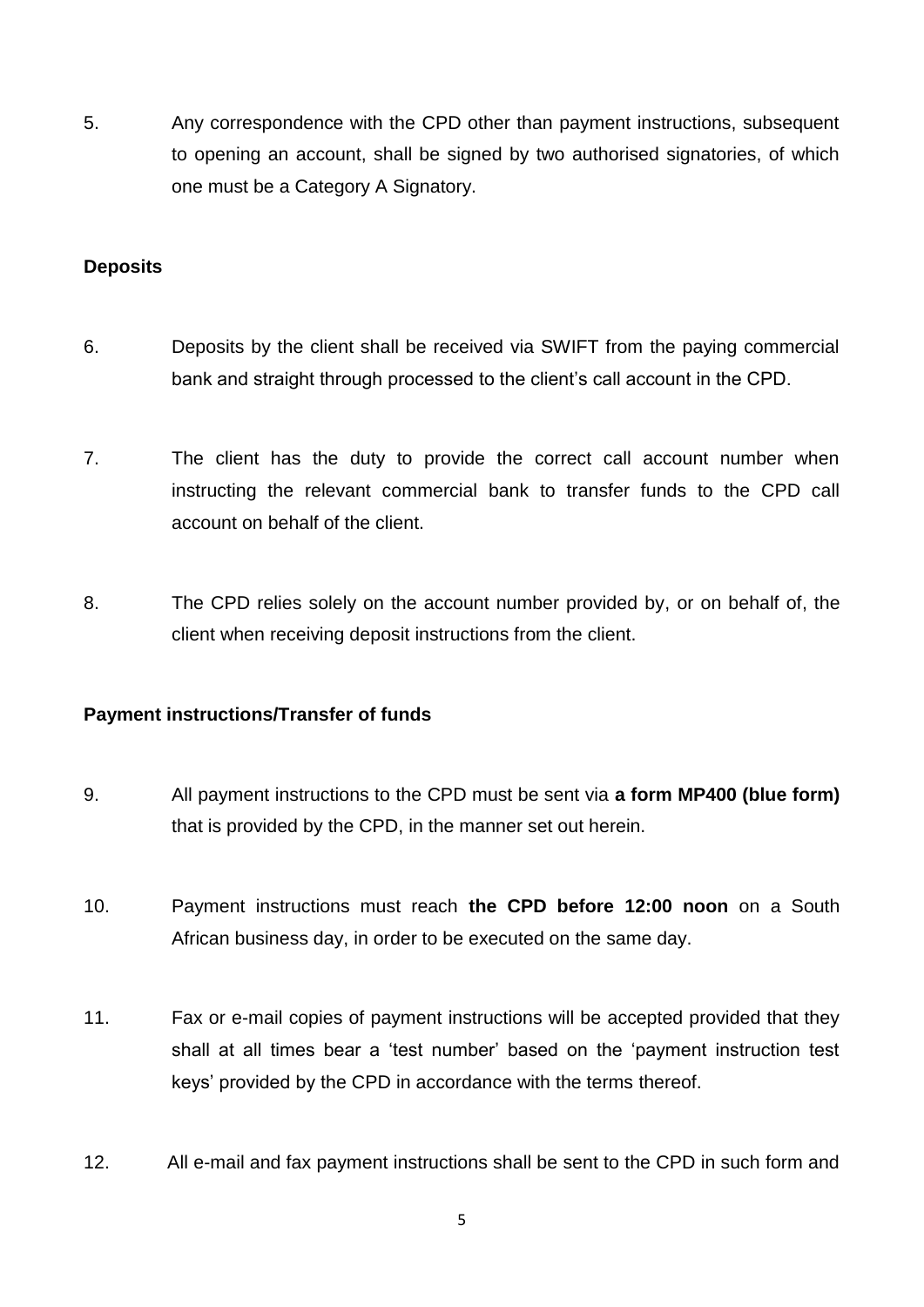manner, as well as to such address and/or number prescribed or designated (as the case may be) by the CPD from time to time.

- 13. Original payment instructions of all payment instructions sent by e-mail or fax shall be submitted within 48 hours of processing the relevant faxed or e-mailed payment instruction.
- 14. All payment instructions from the client shall be approved by any two of the authorised signatories of the client before they are processed by the CPD.
- 15. Payment instructions may **only** be made to the duly nominated commercial bank account held in the name of the client. The bank account details or any update thereof shall be communicated in the manner, form and frequency prescribed by the CPD but in any event and notwithstanding any contrary provision herein contained, subject to the requirements of clauses 6 and 26 of these terms and conditions.
- 16. The client has no right of recall of a payment instruction, once issued, and the client acknowledges that the CPD will be unable, at any later stage, to undo, recall, fix or demand repayment on request of the client, after acting on a payment instruction received.

#### <span id="page-5-0"></span>**Payment instruction test keys**

17. The CPD shall provide the client with payment instruction test keys (test keys) in the manner, frequency and form determined by the CPD from time to time.

> Notwithstanding the foregoing, the client may, subject to concurrence by the CPD, require a different manner, frequency and/or form of delivery or collection of the test keys.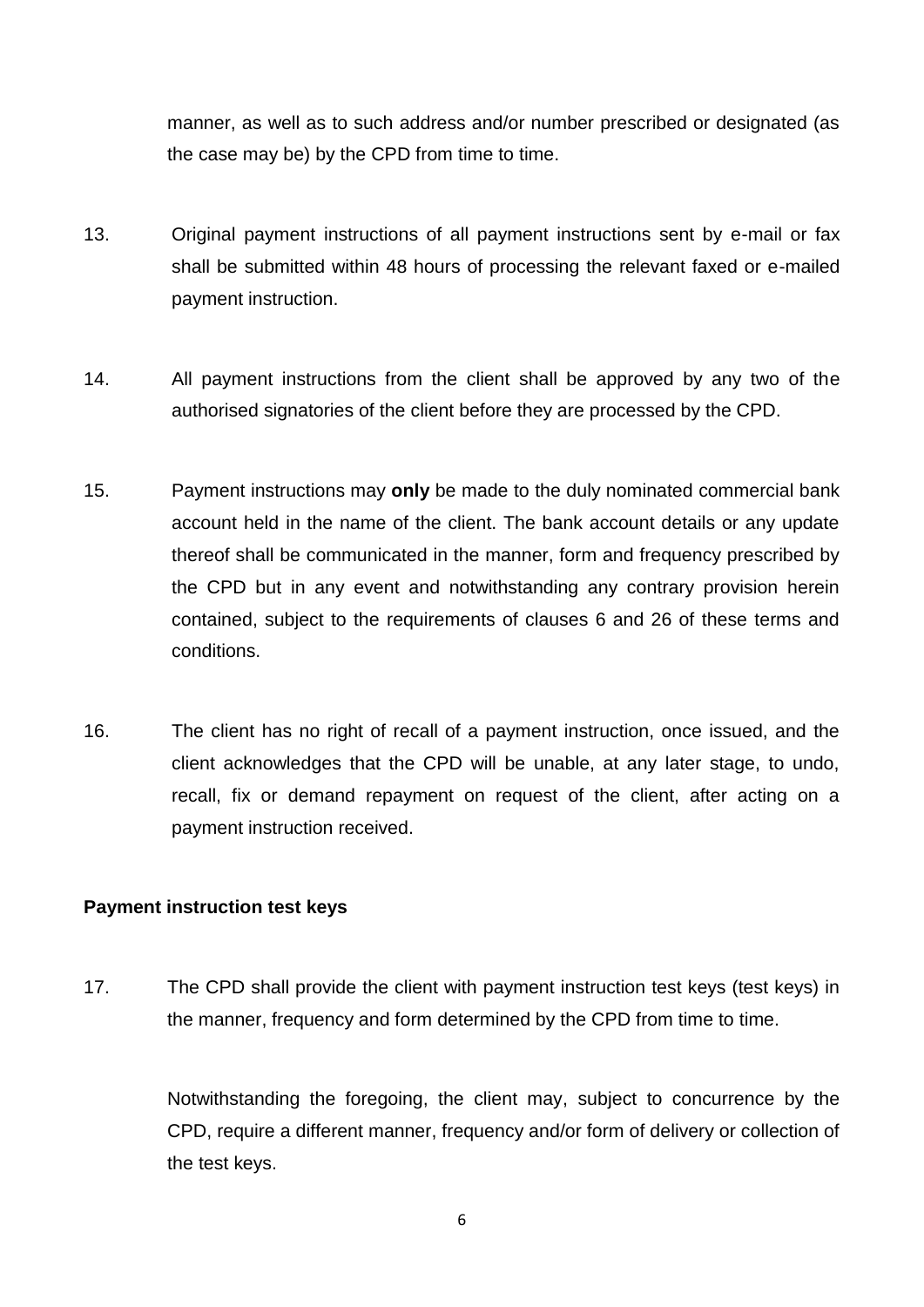- 18. It shall at all times be the responsibility of the client to collect the test keys from the CPD. The test keys shall be collected from the CPD at the sole risk and cost of the client.
- 19. The fact that the CPD may at own volition and at anytime deliver test keys to the client will not by any means divert or be construed as a diversion of responsibility for collection, cost or risk from the client to the CPD.
- 20. The client shall at all times assume responsibility for the security and integrity of all test keys delivered to and/or collected on behalf of the client.

## <span id="page-6-0"></span>**Responsible person**

- 21. The client shall, subject to clause 6 of these terms and conditions, appoint a responsible person and his or her alternate who shall be the official duly authorised to convey payment instructions to the CPD, on behalf of the client.
- 22. The CPD shall not be obliged to execute any payment instructions received from the client other than those received via the responsible person or his or her alternate, in accordance with the terms hereof.

#### <span id="page-6-1"></span>**Communication tools**

23. The client shall set up dedicated e-mail and fax addresses from which the responsible person referred to above (and his or her alternate) shall send payment instructions. The said e-mail address and/or fax number shall be relayed to the CPD subject to clause 6 of these terms and conditions, in such manner and/or form as may be determined by the CPD from time to time.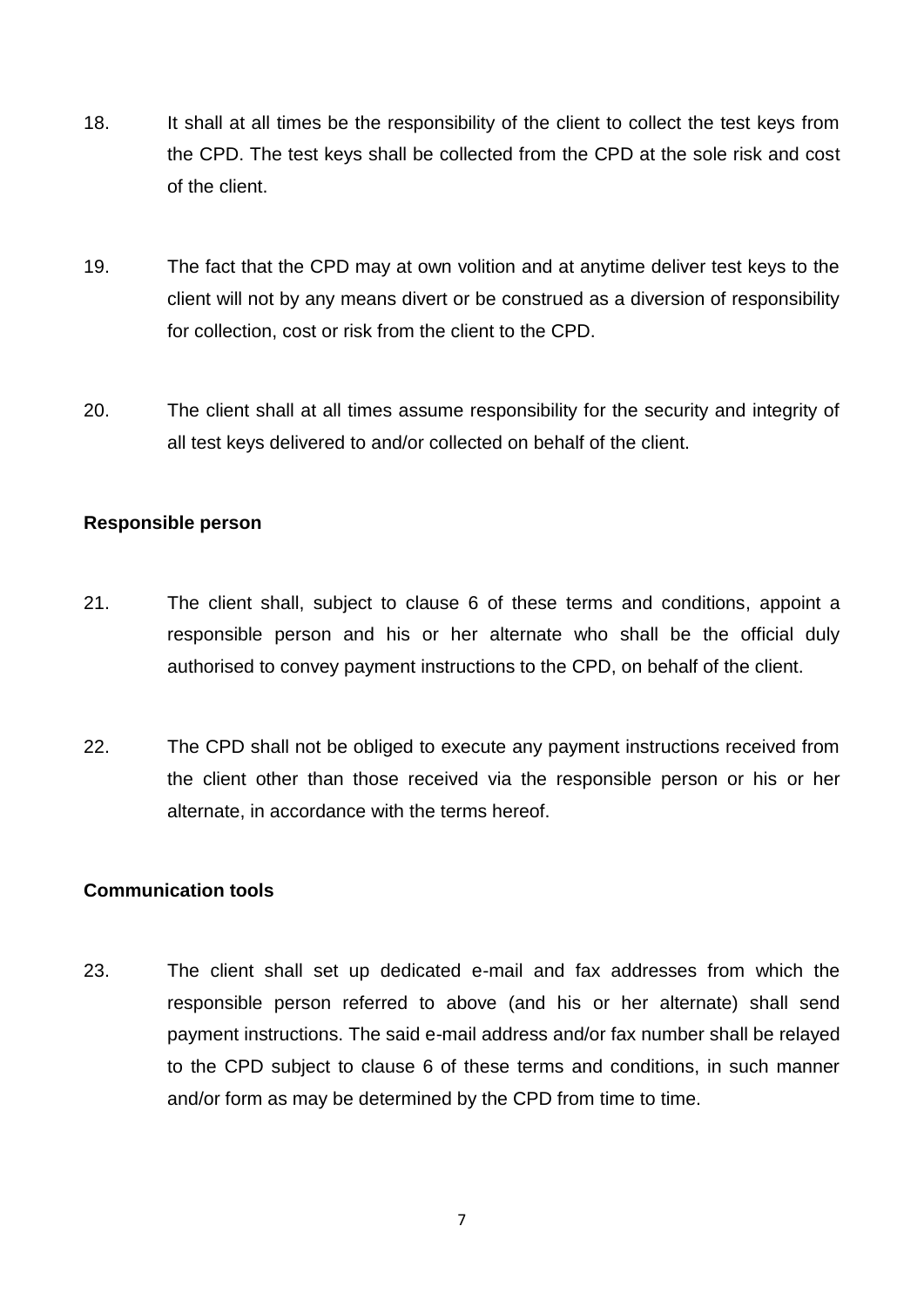24. The CPD shall not be obliged to execute a payment instruction emanating from a fax or e-mail address not designated in terms hereof.

## <span id="page-7-0"></span>**Amendment of details of client**

- 25. Subject to clause 6 of these terms and conditions, any amendment or change of the following shall be approved by at least 2 (two) duly authorised signatories of the client, of which one must be a Category A Signatory:
	- a. Authorised signatories
	- b. The e-mail address or fax number designated in terms hereof
	- c. The responsible person and his or her alternate designated in terms hereof
	- d. Banking details.
- 26. The client shall communicate to the CPD all amendments to client details via the responsible person or his or her alternate and the dedicated fax or e-mail address contemplated herein, provided that under exceptional circumstances and if it is not practicable to do so, the communication shall be done in an alternative manner proposed by the client with the concurrence of the CPD, at the sole risk of the client.
- 27. Any amendments of client details will only take effect 5 (five) business days after the CPD has been duly advised of the amendments, in terms of clauses 26 and 27 of these terms and conditions.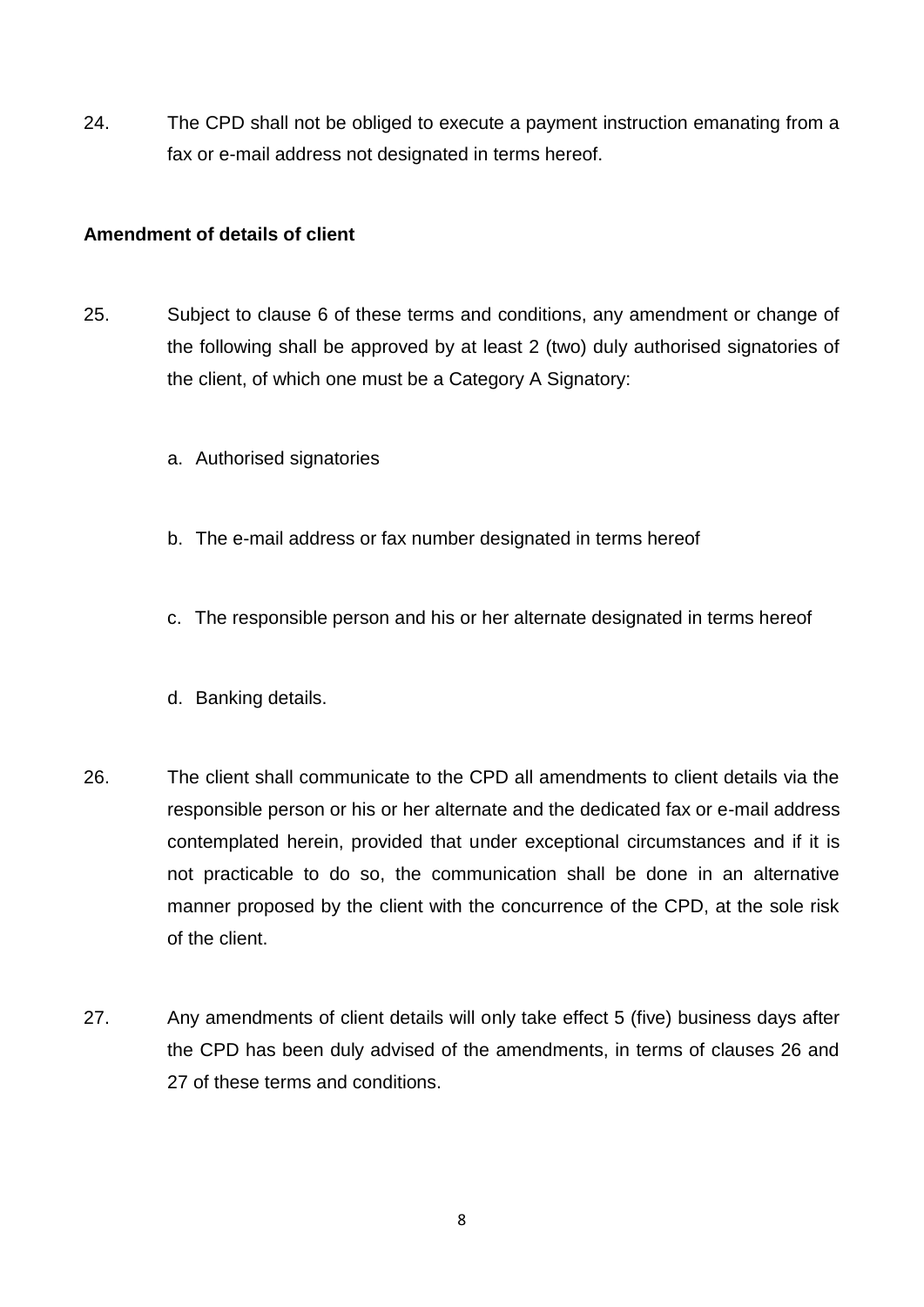#### <span id="page-8-0"></span>**Statements**

- 28. The CPD shall, on a regular basis, provide the client with a statement reflecting all the debit and credit entries, as well as the debit or credit balance, as the case may be.
- 29. The client should check statements for accuracy as soon as they are received. The client shall report any discrepancies to the CPD within 30 (thirty) days of receipt of the statement.
- 30. If there is a dispute with regard to the items appearing on the statement, the CPD records shall be prima facie proof of the content thereof.

## <span id="page-8-1"></span>**Liability and disclaimer**

- 31. The CPD shall not be liable to the client for any damage or loss that the client suffers as a result of the following:
	- a. Persons gaining unauthorised access to any information or data
	- b. Incorrect information being given to any person.
- 32. If the CPD for any just reason suspends the client"s account, the CPD shall not be responsible for any loss resulting from any act or omission by the CPD, including but not limited to claims arising in contract, delict or statute for direct, indirect, consequential or special damages.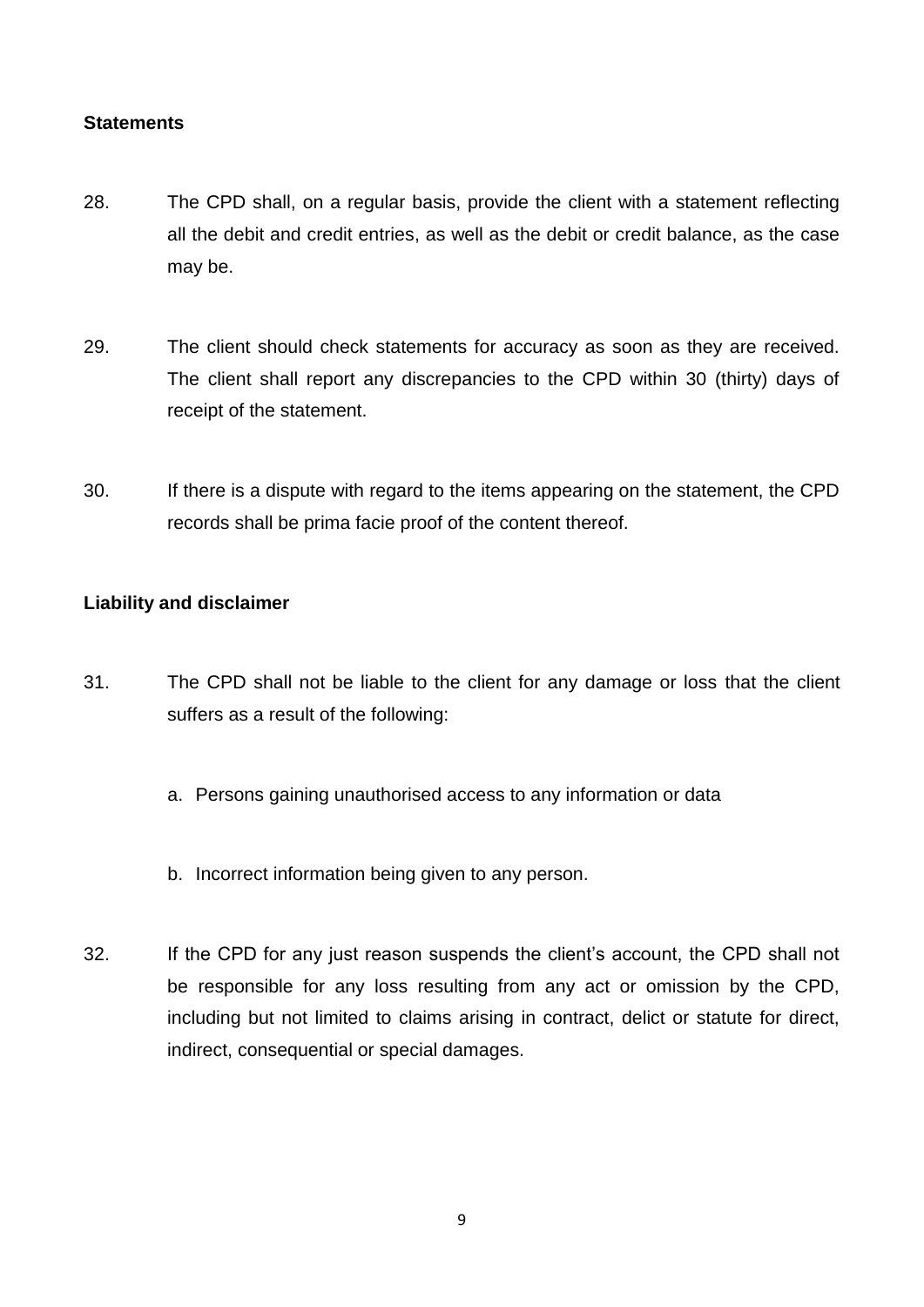#### <span id="page-9-0"></span>**Warranties and representations**

- 33. In concluding these terms and conditions with the client, the CPD relied on material representation made by the client below. The client indemnifies the CPD against any loss or damage resulting from a breach of any warranty to the CPD and hereby warrants and represents to the CPD that it
	- a. has lawful control of the funds deposited or to be deposited, with the CPD;
	- b. is entitled to deposit funds with the CPD;
	- c. is duly authorised to deposit funds with the CPD; and
	- d. will not, by depositing funds with the CPD, be in breach of any law;

## <span id="page-9-1"></span>**FICA**

- 34. The CPD may from time to time be required by FICA to furnish certain information about the client or persons associated with the client, and to verify such information with documents which the CPD requests from the client when the CPD deems it necessary.
- 35. If the client fails to comply with requests from the CPD or if the client does not furnish the information or documents, the CPD may refuse any application for an account and/or immediately cancel any existing account of the client.
- 36. If at any time the CPD suspects that a client"s account no longer complies with FICA, the CPD may prevent any activity on a client account until the client account is fully compliant with FICA.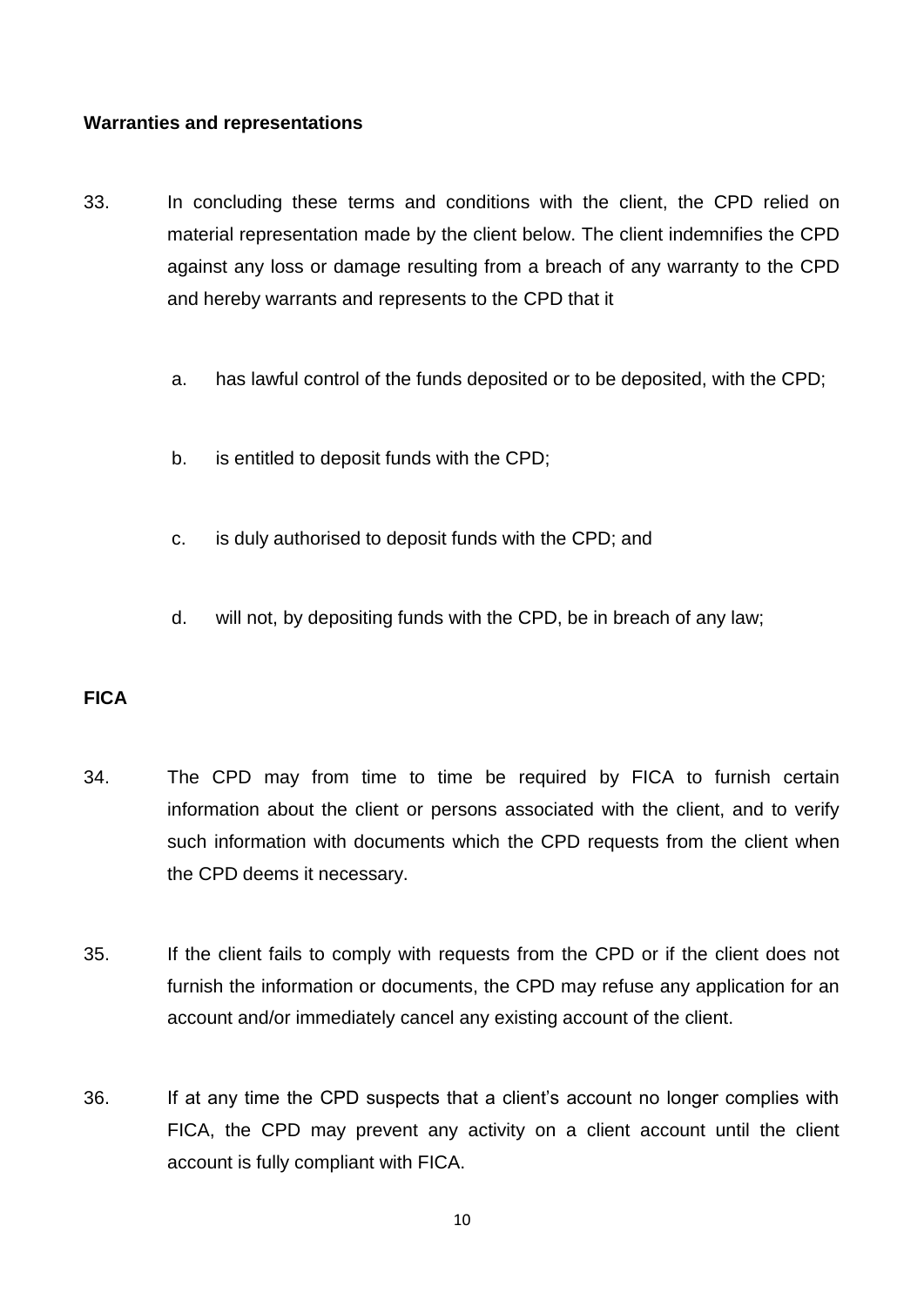## <span id="page-10-0"></span>**Confidentiality and disclosure of information**

- 37. The client's personal information shall be treated as confidential and shall not be disclosed, except in the following circumstances:
	- a. When the CPD is legally compelled to do so
	- b. Where it is in the public interest to do so
	- c. Where such disclosure will further the necessary and legitimate interests of the CPD
	- d. Where disclosure is made at the client"s request or with its written consent.

## <span id="page-10-1"></span>**Amendment of terms and conditions**

- 38. The CPD shall be entitled to change these terms and conditions at any time. The CPD shall give written notice of material changes by means of notices. A change in these terms and conditions will, unless the same is intended and clearly apparent from the amending document, not cancel these terms and conditions.
- 39. Any change to the terms and conditions shall not constitute a novation of the agreements recorded herein or any previous obligations of the client to the CPD or a waiver of the CPD"s rights.
- 40. The client may not under any circumstances change any of the provisions of these terms and conditions.